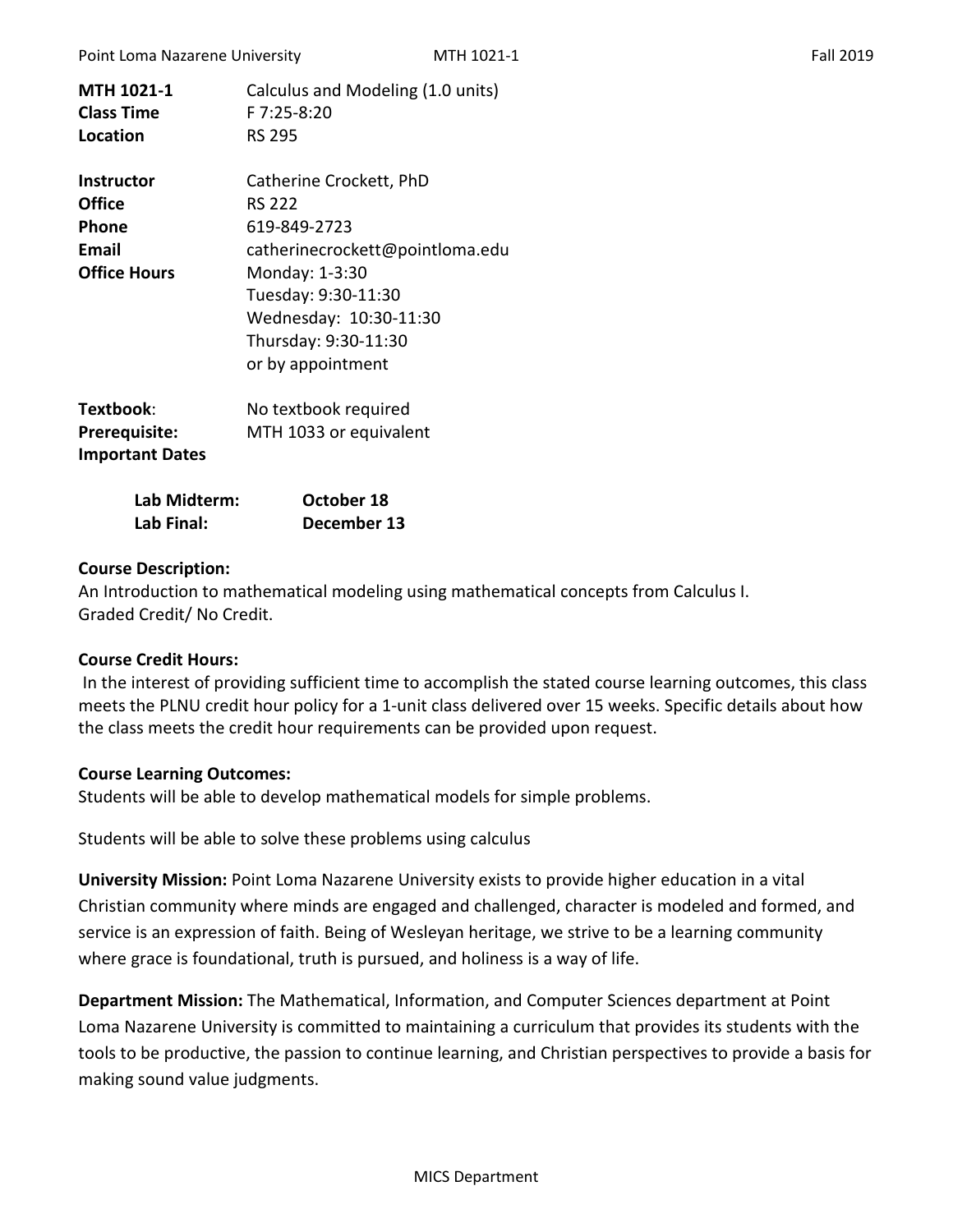## **Grading Scheme:**

Grades for the course will be based on

**Labs (40%) Midterm (30%) Final Exam (30%)**

**Grading Scale:** Grades are based on the number of points accumulated throughout the course with the following exception. A student must pass at least one of the Exams or Final Exam in order to pass the class. That is, a score of 60% must be achieved on one of these four Examinations or else the final course grade will be an F regardless of all other point totals. Approximate minimal percentages required to obtain a given grade are:

| <b>Grading Scale in Percentages</b> |             |              |              |              |  |  |  |  |
|-------------------------------------|-------------|--------------|--------------|--------------|--|--|--|--|
|                                     |             |              |              |              |  |  |  |  |
|                                     |             | (87.5, 90)   | (77.5, 80)   | (67.5, 70)   |  |  |  |  |
|                                     | [92.5, 100] | [82.5, 87.5] | [72.5, 77.5] | [62.5, 67.5] |  |  |  |  |
|                                     | [90, 92.5]  | [80, 82.5]   | [70, 72.5]   | [60, 62.5]   |  |  |  |  |

## **Final Exam: Date and Time**

The final exam date and time is set by the university at the beginning of the semester and may not be changed by the instructor. This schedule can be found on the university website and in the course calendar. No requests for early examinations will be approved. Only in the case that a student is required to take three exams during the same day of finals week is an instructor authorized to change the exam date and time for that particular student.

**Midterm and Final Exam:** will include problems and questions over material assigned in the text, readings and handouts, as well as material presented in class.

No examination shall be missed without prior consent by me or a well documented emergency beyond your control. In such cases, all make-up exams will occur at 8:30 am on the Saturday between classes and Final Exam Week. A score of zero will be assigned for an examination that is missed without prior consent or a well-documented emergency beyond your control. The examination schedule is included in the daily schedule. I do not intend to accept excuses such as poor communication with parents, benefactors, sport team sponsors and/or travel agents.

**Labs:** All assignments are to be submitted/ turned in by the beginning of the class when they are due. Late work need not be accepted or may be assessed a penalty.

Labs must be prepared in a style suitable for grading. The following are guidelines:

- The organization must be easy to follow
- Pages are stapled together,
- The work must be legible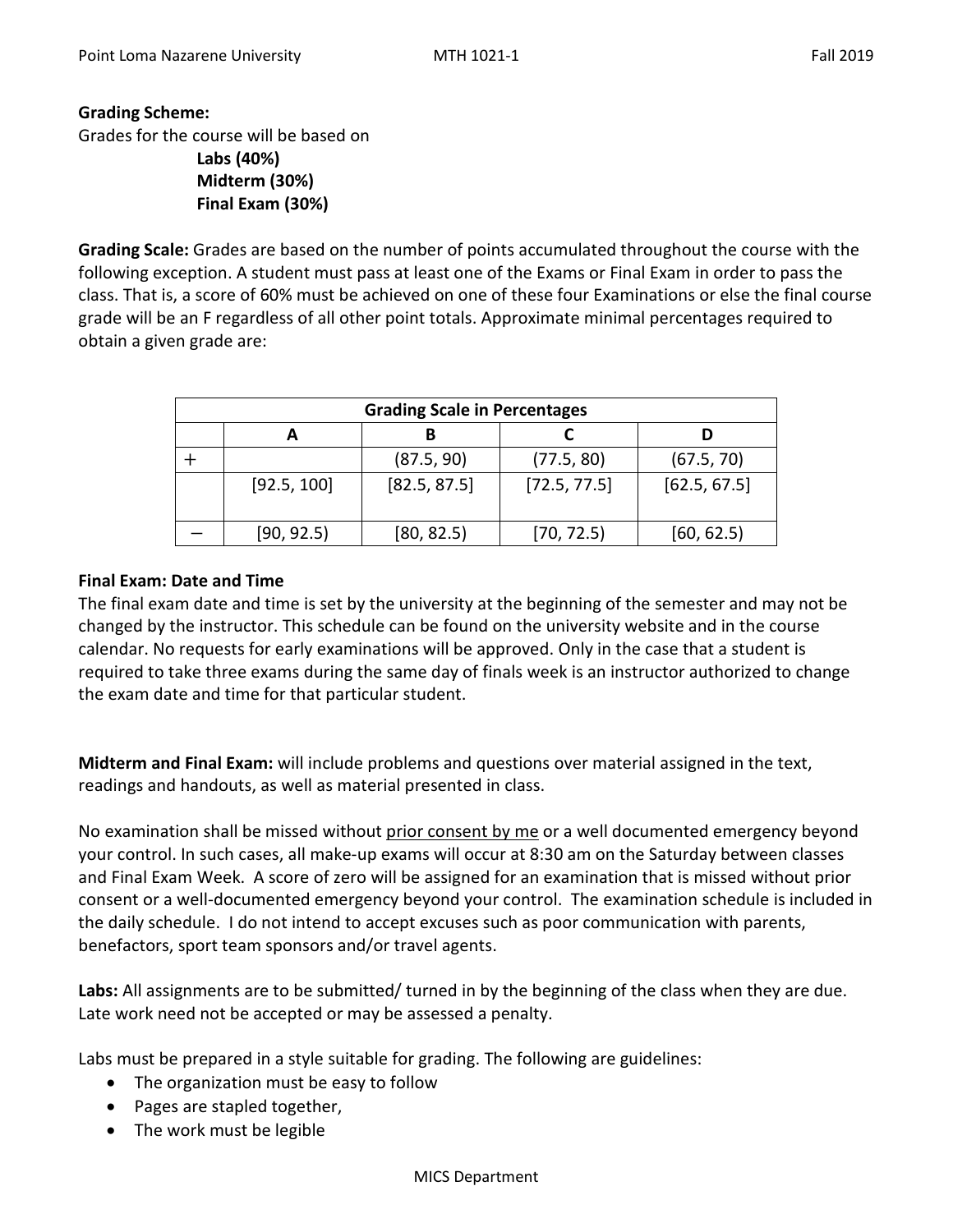- Complete solutions must be written for problems ( not just the answers)
- Answers must be clearly marked
- Complete sentences and correct spelling must be used.

Any Labs not following these guidelines may lose points.

## **Attendance:**

Attendance is expected at each class session. In the event of an absence you are responsible for the material covered in class and the assignments given that day.

Regular and punctual attendance at all classes is considered essential to optimum academic achievement. If the student is absent from more than 10 percent of class meetings, the faculty member can file a written report which may result in de-enrollment. If the absences exceed 20 percent, the student may be deenrolled without notice until the university drop date or, after that date, receive the appropriate grade for their work and participation. See the Undergraduate Academic Catalog [Class Attendance.](https://catalog.pointloma.edu/content.php?catoid=35&navoid=2136#Class_Attendance)

**Class Enrollment:** It is the student's responsibility to maintain his/her class schedule. Should the need arise to drop this course (personal emergencies, poor performance, etc.), the student has the responsibility to follow through (provided the drop date meets the stated calendar deadline established by the university), not the instructor. Simply ceasing to attend this course or failing to follow through to arrange for a change of registration (drop/add) may easily result in a grade of F on the official transcript.

## **Academic Accommodations:**

While all students are expected to meet the minimum standards for completion of this course as established by the instructor, students with disabilities may require academic adjustments, modifications or auxiliary aids/services. At Point Loma Nazarene University (PLNU), these students are requested to register with the Disability Resource Center (DRC), located in the Bond Academic Center. [\(DRC@pointloma.edu](mailto:DRC@pointloma.edu) or 619-849-2486). The DRC's policies and procedures for assisting such students in the development of an appropriate academic adjustment plan (AP) allows PLNU to comply with Section 504 of the Rehabilitation Act and the Americans with Disabilities Act. Section 504 (a) prohibits discrimination against students with special needs and guarantees all qualified students equal access to and benefits of PLNU programs and activities. After the student files the required documentation, the DRC, in conjunction with the student, will develop an AP to meet that student's specific learning needs. The DRC will thereafter email the student's AP to all faculty who teach courses in which the student is enrolled each semester. The AP must be implemented in all such courses.

If students do not wish to avail themselves of some or all of the elements of their AP in a particular course, it is the responsibility of those students to notify their professor in that course. PLNU highly recommends that DRC students speak with their professors during the first two weeks of each semester about the applicability of their AP in that particular course and/or if they do not desire to take advantage of some or all of the elements of their AP in that course.

# **Academic Honesty:**

Students should demonstrate academic honesty by doing original work and by giving appropriate credit to the ideas of others. Academic dishonesty is the act of presenting information, ideas, and/or concepts